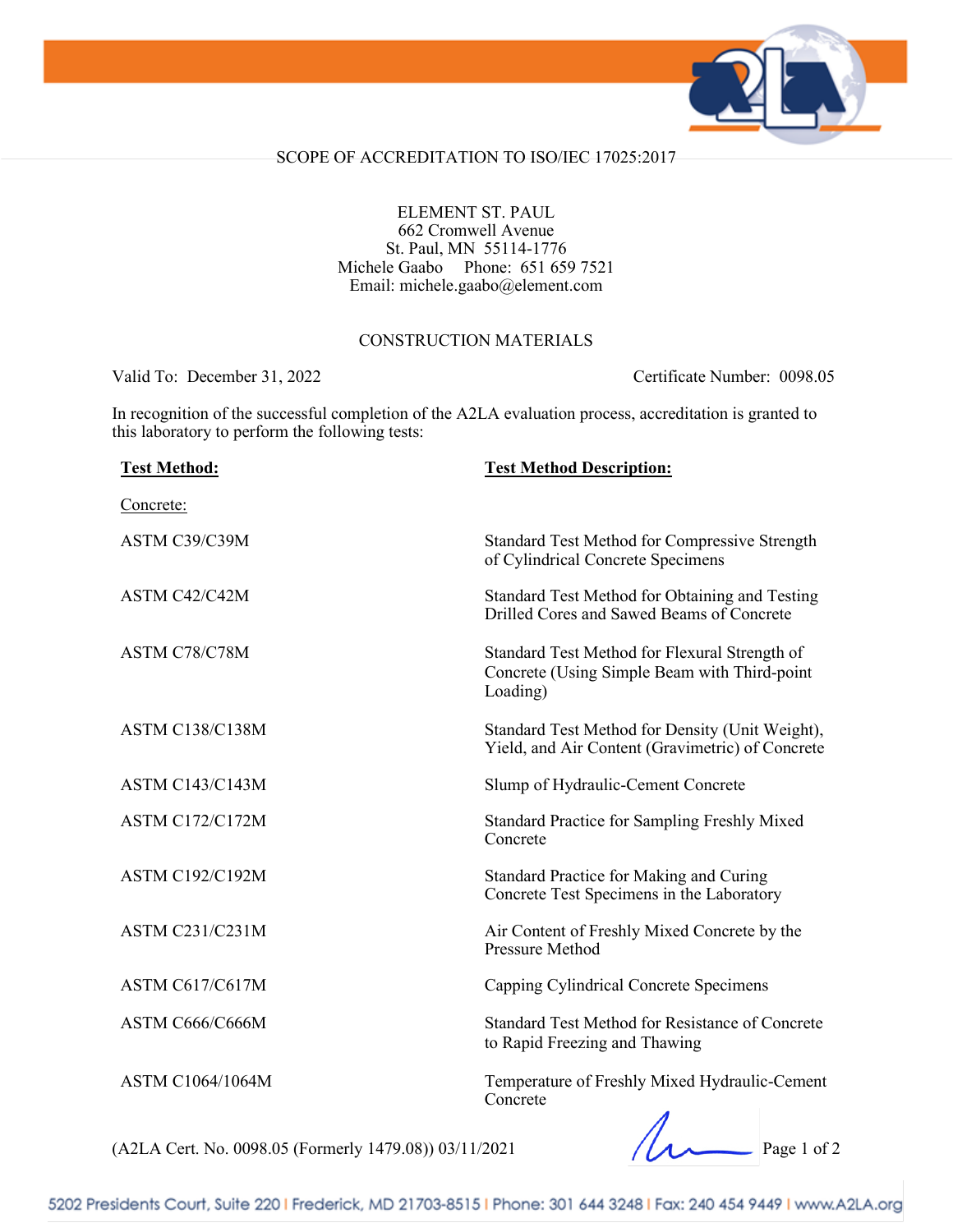| ASTM C1231/1231M | Unbonded Caps in Determination of Compressive<br>Strength of Hardened Concrete Cylinders     |
|------------------|----------------------------------------------------------------------------------------------|
| ASTM C1399/1399M | Standard Test Method for Obtaining Average<br>Residual-Strength of Fiber-Reinforced Concrete |
| ICC-ES AC217     | Acceptance Criteria for Concrete with Virgin<br>Cellulose Fibers                             |

(A2LA Cert. No. 0098.05 (Formerly 1479.08)) 03/11/2021 Page 2 of 2